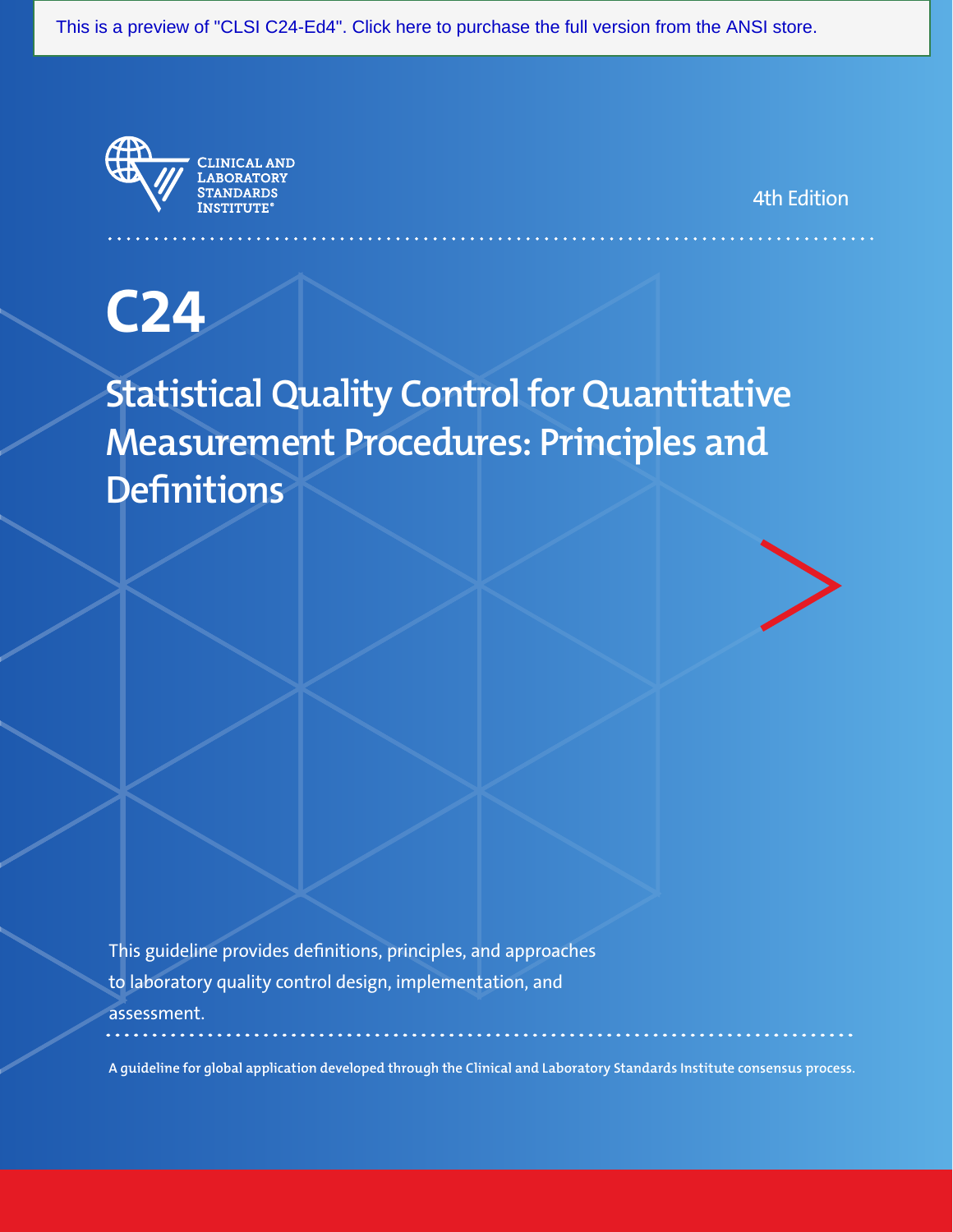# **Clinical and Laboratory Standards Institute**

*Setting the standard for quality in medical laboratory testing around the world.*

The Clinical and Laboratory Standards Institute (CLSI) is a not-for-profit membership organization that brings together the varied perspectives and expertise of the worldwide laboratory community for the advancement of a common cause: to foster excellence in laboratory medicine by developing and implementing medical laboratory standards and guidelines that help laboratories fulfill their responsibilities with efficiency, effectiveness, and global applicability.

#### **Consensus Process**

Consensus—the substantial agreement by materially affected, competent, and interested parties—is core to the development of all CLSI documents. It does not always connote unanimous agreement, but does mean that the participants in the development of a consensus document have considered and resolved all relevant objections and accept the resulting agreement.

#### **Commenting on Documents**

CLSI documents undergo periodic evaluation and modification to keep pace with advancements in technologies, procedures, methods, and protocols affecting the laboratory or health care.

CLSI's consensus process depends on experts who volunteer to serve as contributing authors and/or as participants in the reviewing and commenting process. At the end of each comment period, the committee that developed the document is obligated to review all comments, respond in writing to all substantive comments, and revise the draft document as appropriate.

Comments on published CLSI documents are equally essential, and may be submitted by anyone, at any time, on any document. All comments are managed according to the consensus process by a committee of experts.

#### **Appeals Process**

When it is believed that an objection has not been adequately considered and responded to, the process for appeals, documented in the CLSI Standards Development Policies and Processes, is followed.

All comments and responses submitted on draft and published documents are retained on file at CLSI and are available upon request.

#### **Get Involved—Volunteer!**

Do you use CLSI documents in your workplace? Do you see room for improvement? Would you like to get involved in the revision process? Or maybe you see a need to develop a new document for an emerging technology? CLSI wants to hear from you. We are always looking for volunteers. By donating your time and talents to improve the standards that affect your own work, you will play an active role in improving public health across the globe.

For additional information on committee participation or to submit comments, contact CLSI.

Clinical and Laboratory Standards Institute 950 West Valley Road, Suite 2500 Wayne, PA 19087 USA P: +1.610.688.0100 F: +1.610.688.0700 www.clsi.org standard@clsi.org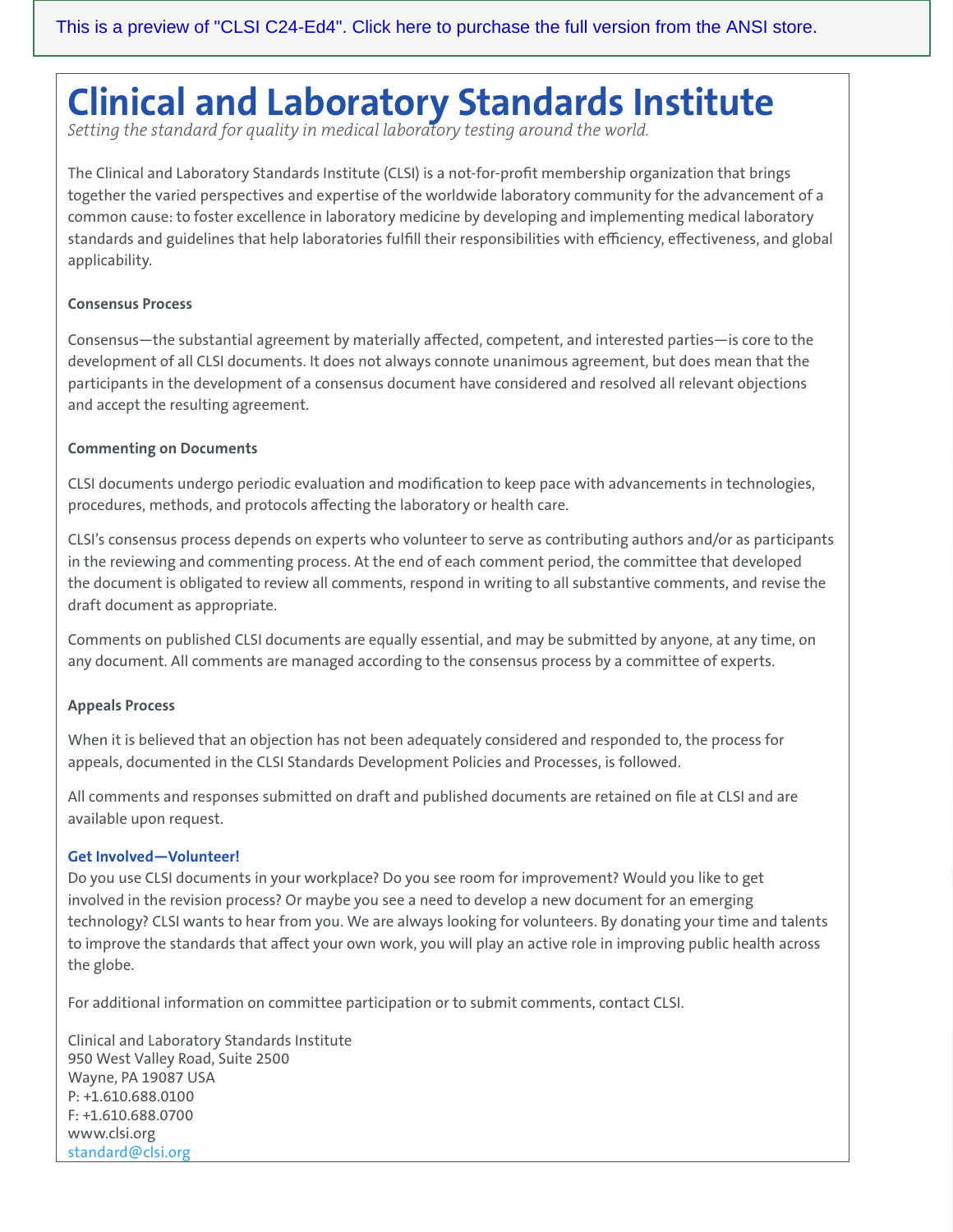C24, 4th ed. September 2016 Replaces C24-A3

# Statistical Quality Control for Quantitative Measurement Procedures: Principles and Definitions

Curtis A. Parvin, PhD Nils B. Person, PhD, FACB Nikola Baumann, PhD Lili Duan, PhD A. Paul Durham Valerio M. Genta, MD Jeremie Gras, MD Greg Miller, PhD Megan E. Sawchuk, MT(ASCP)

#### <span id="page-2-0"></span>**Abstract**

Clinical and Laboratory Standards Institute guideline C24—*Statistical Quality Control for Quantitative Measurement Procedures: Principles and Definitions* discusses the principles of statistical QC, with particular attention to the planning of a QC strategy and the application of statistical QC in a medical laboratory. Although these principles are of interest to manufacturers, this guideline is intended for use by medical laboratory personnel in order to provide a QC strategy that uses control materials that are external to a reagent kit, instrument, or measuring system and that are intended to simulate the measurement of a patient specimen.

Clinical and Laboratory Standards Institute (CLSI). *Statistical Quality Control for Quantitative Measurement Procedures: Principles and Definitions.* 4th ed. CLSI guideline C24 (ISBN 1-56238-946-7 [Print]; ISBN 1-56238-947-5 [Electronic]). Clinical and Laboratory Standards Institute, 950 West Valley Road, Suite 2500, Wayne, Pennsylvania 19087 USA, 2016.

The Clinical and Laboratory Standards Institute consensus process, which is the mechanism for moving a document through two or more levels of review by the health care community, is an ongoing process. Users should expect revised editions of any given document. Because rapid changes in technology may affect the procedures, methods, and protocols in a standard or guideline, users should replace outdated editions with the current editions of CLSI documents. Current editions are listed in the CLSI catalog and posted on our website at www.clsi.org. If you or your organization is not a member and would like to become one, and to request a copy of the catalog, contact us at: Telephone: +1.610.688.0100; Fax: +1.610.688.0700; E-Mail: customerservice@clsi.org; Website: [www.clsi.org.](http://www.clsi.org/)

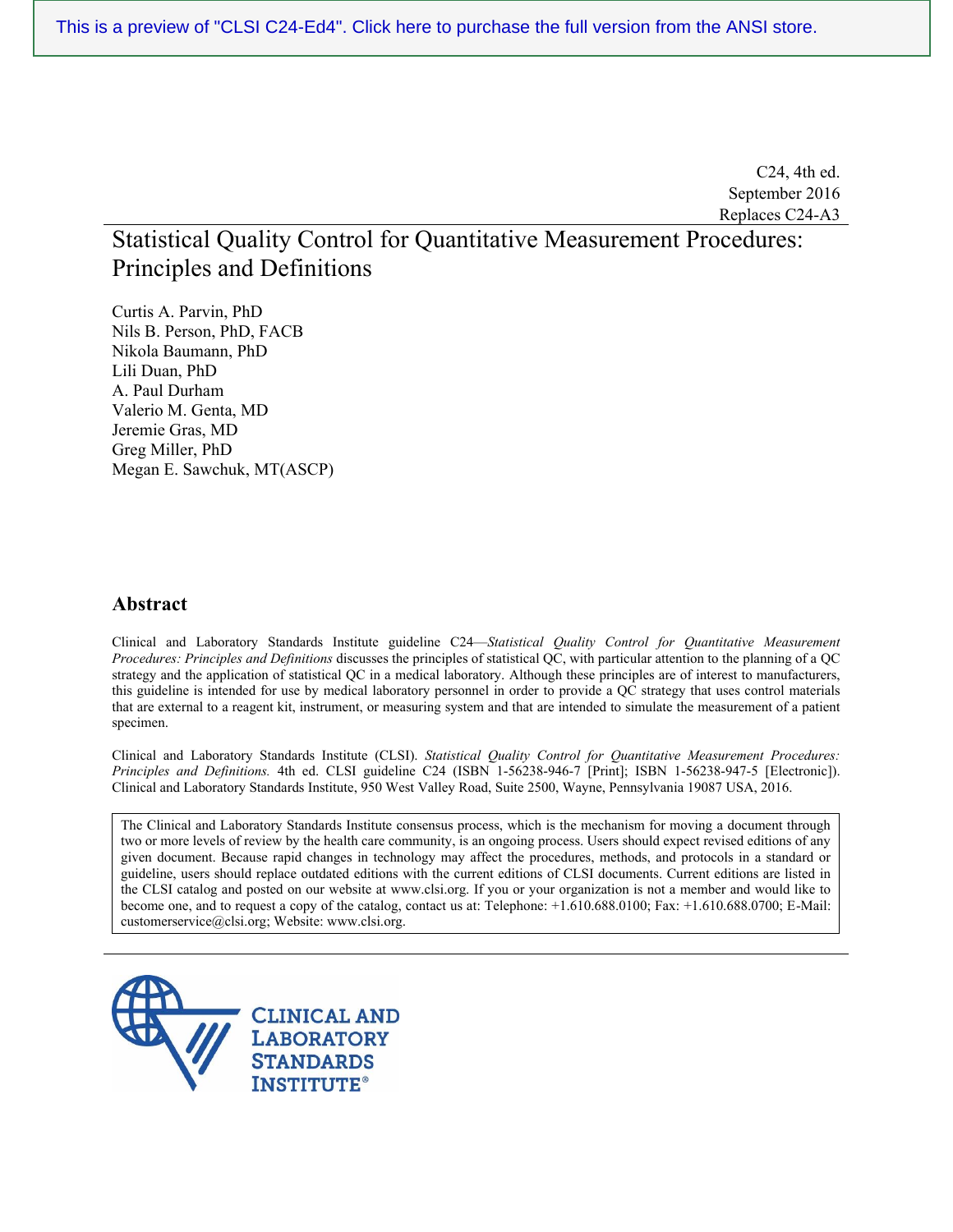Copyright © 2016 Clinical and Laboratory Standards Institute. Except as stated below, any reproduction of content from a CLSI copyrighted standard, guideline, companion product, or other material requires express written consent from CLSI. All rights reserved. Interested parties may send permission requests to [permissions@clsi.org.](mailto:permissions@clsi.org)

CLSI hereby grants permission to each individual member or purchaser to make a single reproduction of this publication for use in its laboratory procedures manual at a single site. To request permission to use this publication in any other manner, e-mail [permissions@clsi.org.](mailto:permissions@clsi.org)

#### **Suggested Citation**

CLSI. *Statistical Quality Control for Quantitative Measurement Procedures: Principles and Definitions.* 4th ed. CLSI guideline C24. Wayne, PA: Clinical and Laboratory Standards Institute; 2016.

#### **Previous Editions:**

March 1985, September 1986, May 1991, February 1999, June 2006

ISBN 1-56238-946-7 (Print) ISBN 1-56238-947-5 (Electronic) ISSN 1558-6502 (Print) ISSN 2162-2914 (Electronic) Volume 36, Number 12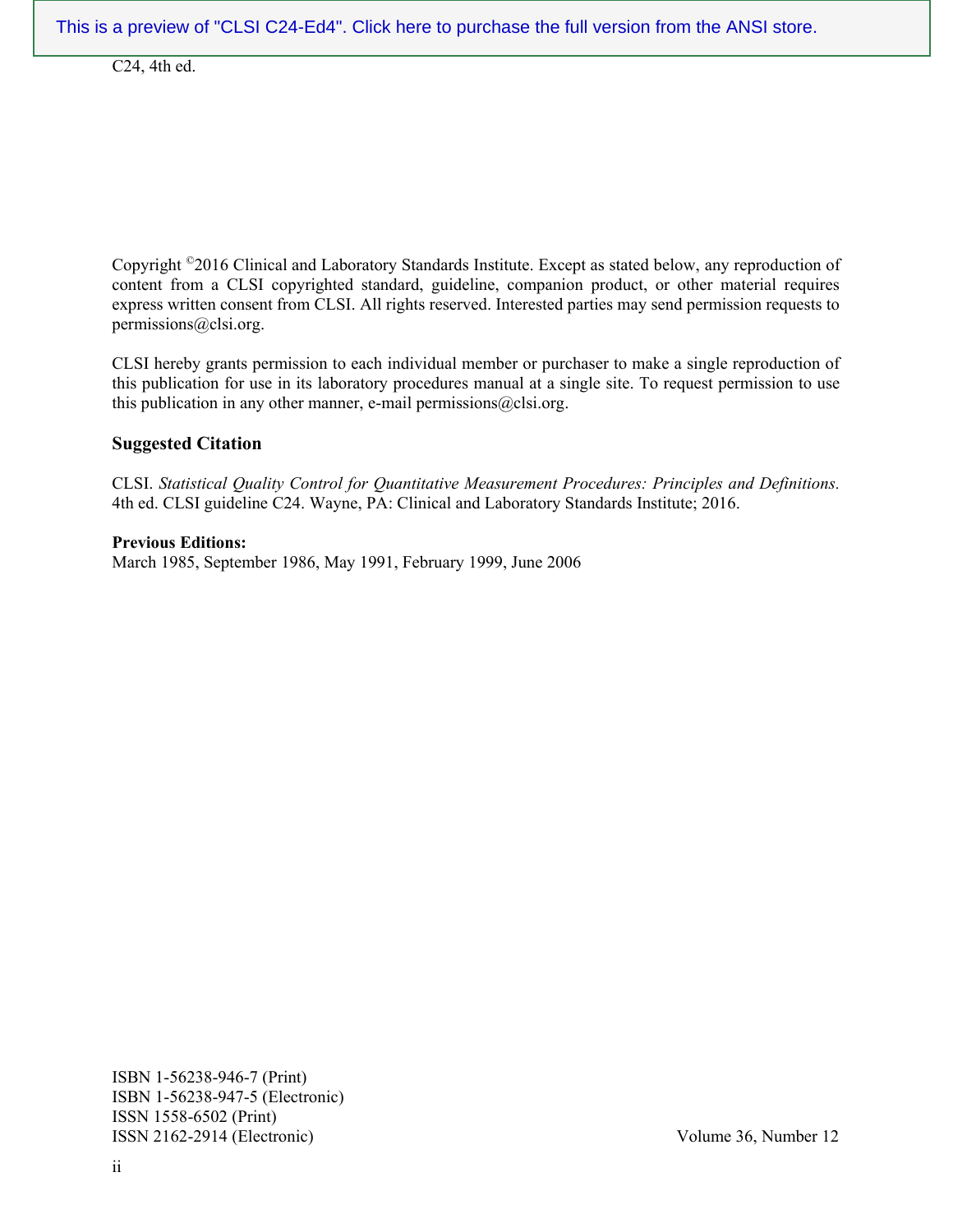## <span id="page-4-0"></span>**Committee Membership**

## **Consensus Council**

**Carl D. Mottram, RRT, RPFT, FAARC Chairholder Mayo Clinic USA**

J. Rex Astles, PhD, FACB, DABCC Centers for Disease Control and Prevention USA

Lucia M. Berte, MA, MT(ASCP)SBB, DLM; CQA(ASQ)CMQ/OE Laboratories Made Better! USA

Karen W. Dyer, MT(ASCP), DLM Centers for Medicare & Medicaid Services USA

Dennis J. Ernst, MT(ASCP), NCPT(NCCT) Center for Phlebotomy Education USA

Thomas R. Fritsche, MD, PhD, FCAP, FIDSA Marshfield Clinic USA

Mary Lou Gantzer, PhD, FACB BioCore Diagnostics USA

Loralie J. Langman, PhD Mayo Clinic USA

Joseph Passarelli Roche Diagnostics Corporation USA

FDA Center for Devices and Radiological

James F. Pierson-Perry Siemens Healthcare Diagnostics Inc. USA

Andrew Quintenz Bio-Rad Laboratories, Inc. USA

Robert Rej, PhD New York State Department of Health – Wadsworth Center USA

Zivana Tezak, PhD FDA Center for Devices and Radiological Health USA

#### **Document Development Committee on Statistical QC for Clinical Chemistry**

Lili Duan, PhD

Health USA

**Curtis A. Parvin, PhD Chairholder Bio-Rad Laboratories, Inc. USA**

**Nils B. Person, PhD, FACB Vice-Chairholder Siemens Healthcare Diagnostics, Inc.** Belgium **USA**

Nikola Baumann, PhD Mayo Clinic USA

#### **Staff**

Clinical and Laboratory Standards Institute USA

Luann Ochs, MS *Project Manager*

Megan L. Tertel, MA, ELS *Editorial Manager*

Jeremie Gras, MD Clinique St. Luc

Greg Miller, PhD Virginia Commonwealth University Health System USA

Megan E. Sawchuk, MT(ASCP) Centers for Disease Control and Prevention USA

Joanne P. Christopher, MA, ELS *Editor*

Laura Martin *Editor*

Michael A. Russell, MA *Editor*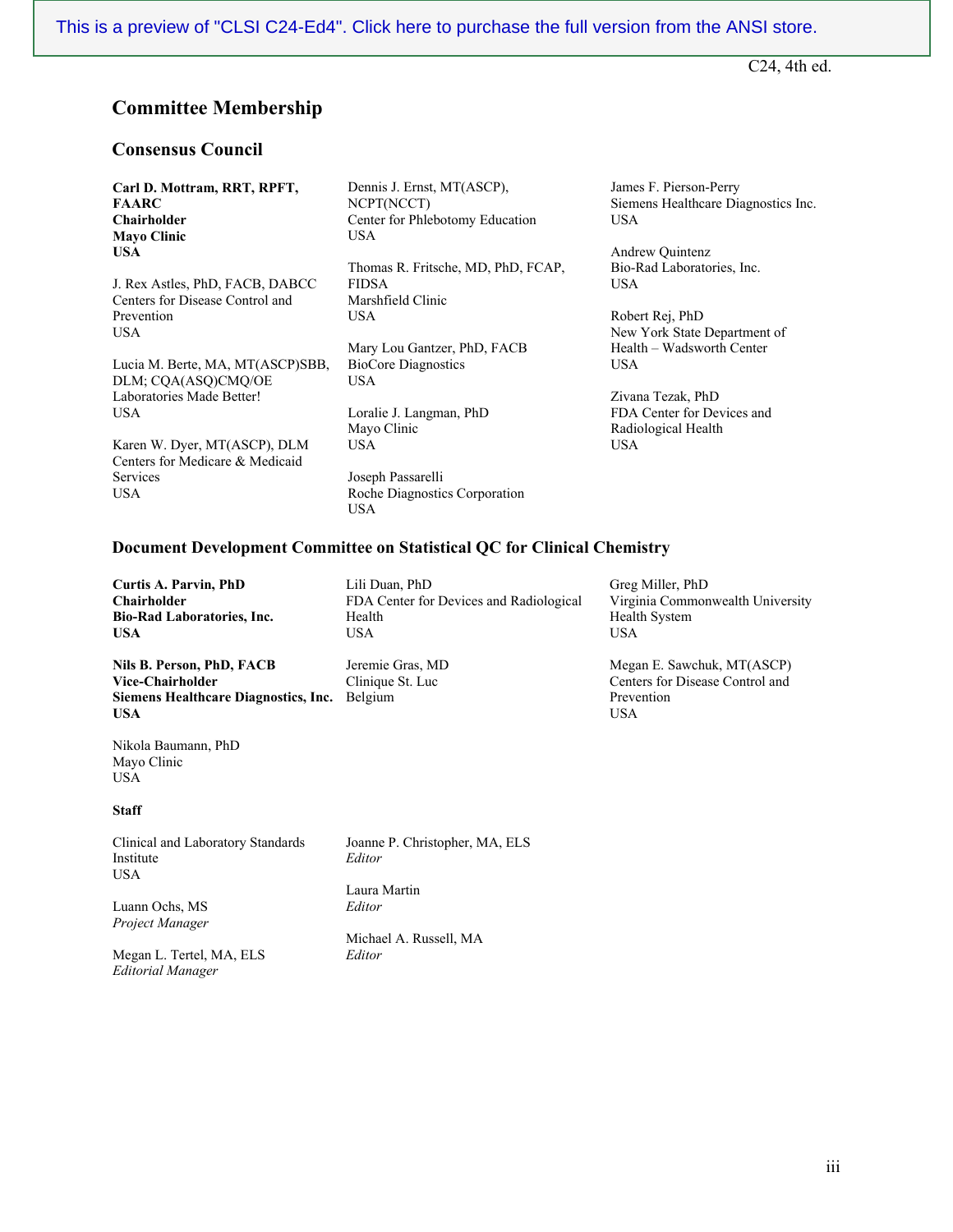#### **Acknowledgment for the Expert Panel on Clinical Chemistry and Toxicology**

CLSI, the Consensus Council, and the Document Development Committee on Statistical QC for Clinical Chemistry gratefully acknowledge the Expert Panel on Clinical Chemistry and Toxicology for serving as technical advisors and subject matter experts during the development of this guideline.

#### **Expert Panel on Clinical Chemistry and Toxicology**

| Johanna Camara, PhD<br><b>Chairholder</b>  | Lili Duan, PhD<br>FDA Center for Devices and | Godwin Ogbonna, PhD<br>Ortho-Clinical Diagnostics, Inc. |
|--------------------------------------------|----------------------------------------------|---------------------------------------------------------|
| <b>National Institute of Standards and</b> | Radiological Health                          | <b>USA</b>                                              |
| <b>Technology</b>                          | USA.                                         |                                                         |
| <b>USA</b>                                 |                                              | Curtis Oleschuk, PhD, FCACB                             |
|                                            | Kamisha Johnson-Davis, PhD, DABCC,           | Diagnostic Services of Manitoba                         |
| Lorin M. Bachmann, PhD, DABCC              | <b>FACB</b>                                  | Canada                                                  |
| Vice-Chairholder                           | University of Utah and ARUP                  |                                                         |
| Virginia Commonwealth University           | Laboratories                                 | David B. Sacks, MB, ChB, FRCPath                        |
| <b>Health System</b>                       | <b>USA</b>                                   | National Institutes of Health                           |
| <b>USA</b>                                 |                                              | <b>USA</b>                                              |
|                                            | Gregory T. Maine, PhD, FACB                  |                                                         |
| Karl De Vore                               | Abbott                                       |                                                         |
| Bio-Rad Laboratories, Inc.<br><b>USA</b>   | USA                                          |                                                         |

#### **Acknowledgment**

CLSI, the Consensus Council, and the Document Development Committee on Statistical QC for Clinical Chemistry gratefully acknowledge the following volunteers for their important contributions to the development of this guideline:

A. Paul Durham APD Consulting USA

Valerio M. Genta, MD Sentara Virginia Beach General Hospital USA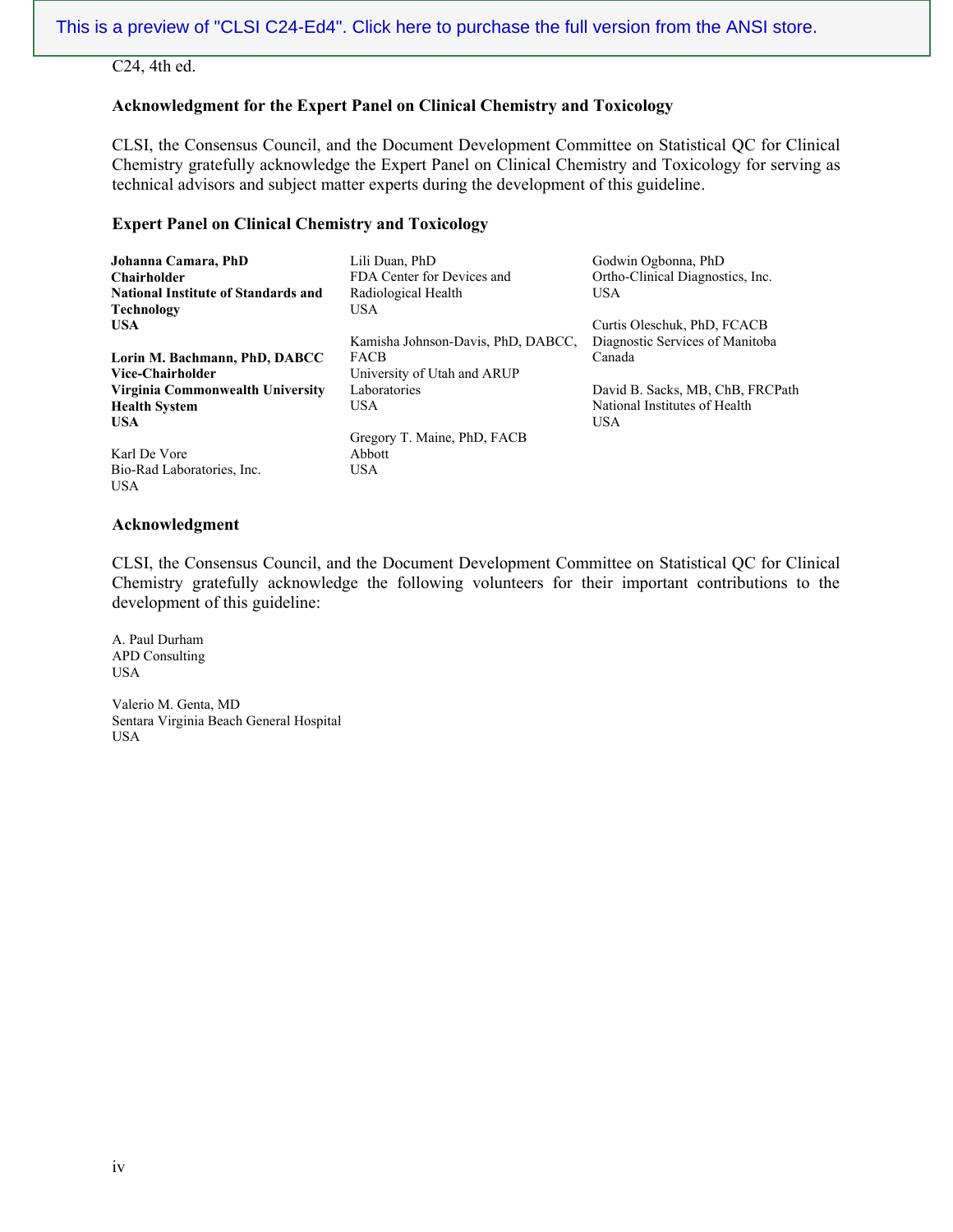# **Contents**

| 1.1<br>1.2<br>1.3<br>1.4        |                                                                                                                                                 |  |
|---------------------------------|-------------------------------------------------------------------------------------------------------------------------------------------------|--|
|                                 |                                                                                                                                                 |  |
|                                 |                                                                                                                                                 |  |
| 3.1<br>3.2<br>3.3<br>3.4<br>3.5 |                                                                                                                                                 |  |
|                                 |                                                                                                                                                 |  |
| 4.1<br>4.2                      |                                                                                                                                                 |  |
|                                 |                                                                                                                                                 |  |
| 5.1<br>5.2<br>5.3<br>5.4<br>5.5 | Determine Target Values and Standard Deviations for Quality Control Materials<br>Select a Quality Control Strategy Based on Performance Goals32 |  |
| 5.6                             |                                                                                                                                                 |  |
|                                 |                                                                                                                                                 |  |
| 6.1<br>6.2<br>6.3               | Identifying and Correcting Reported Erroneous Patient Results 39                                                                                |  |
|                                 |                                                                                                                                                 |  |
| 7.1<br>7.2                      | Using Interlaboratory Quality Control to Assess a Quality Control Program 41                                                                    |  |
|                                 |                                                                                                                                                 |  |
| 8.1<br>8.2<br>8.3<br>8.4        |                                                                                                                                                 |  |
|                                 |                                                                                                                                                 |  |
|                                 |                                                                                                                                                 |  |
|                                 |                                                                                                                                                 |  |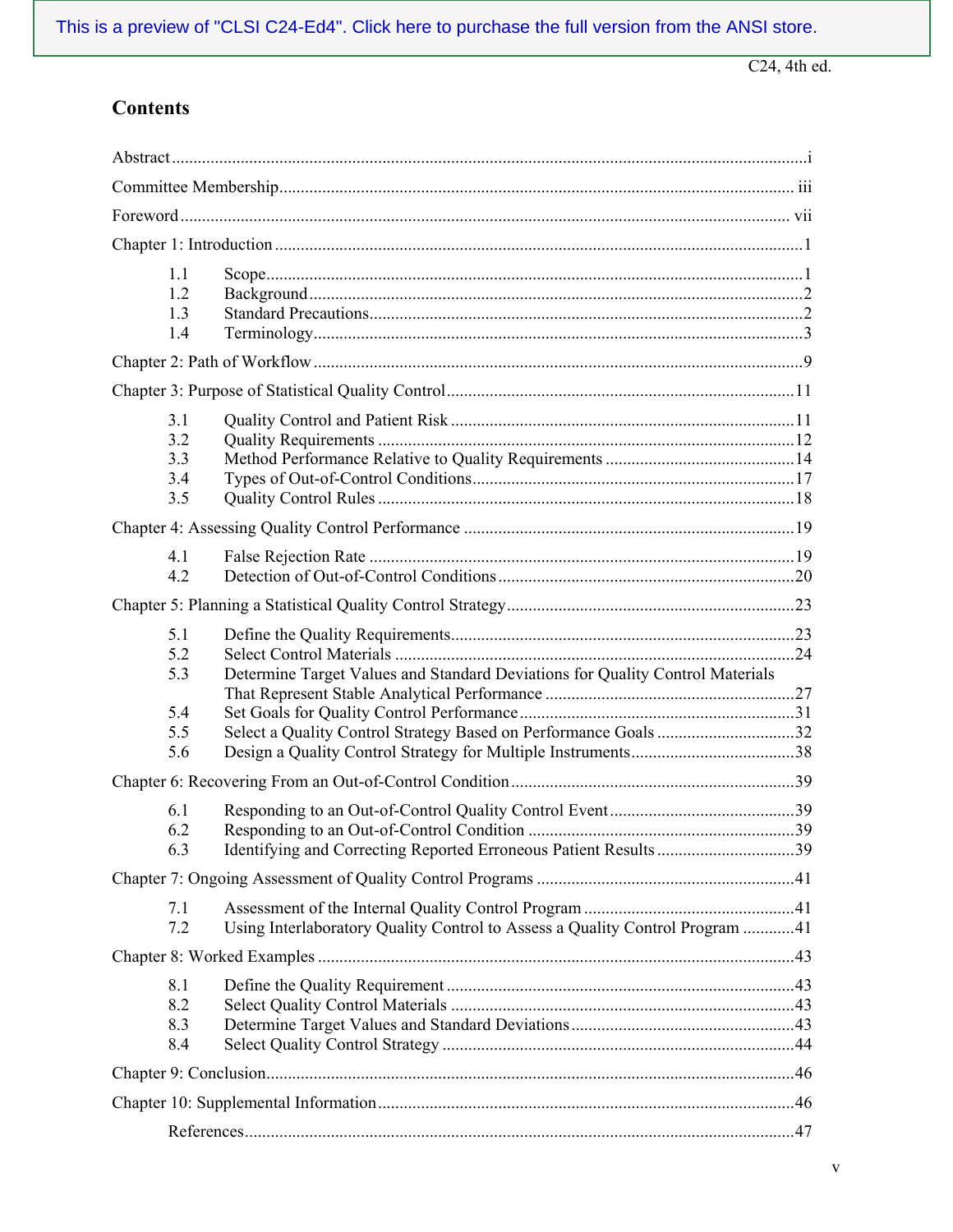# **Contents (Continued)**

| Appendix B. Medical Laboratory Quality Control Shift and Trend Troubleshooting |  |
|--------------------------------------------------------------------------------|--|
|                                                                                |  |
|                                                                                |  |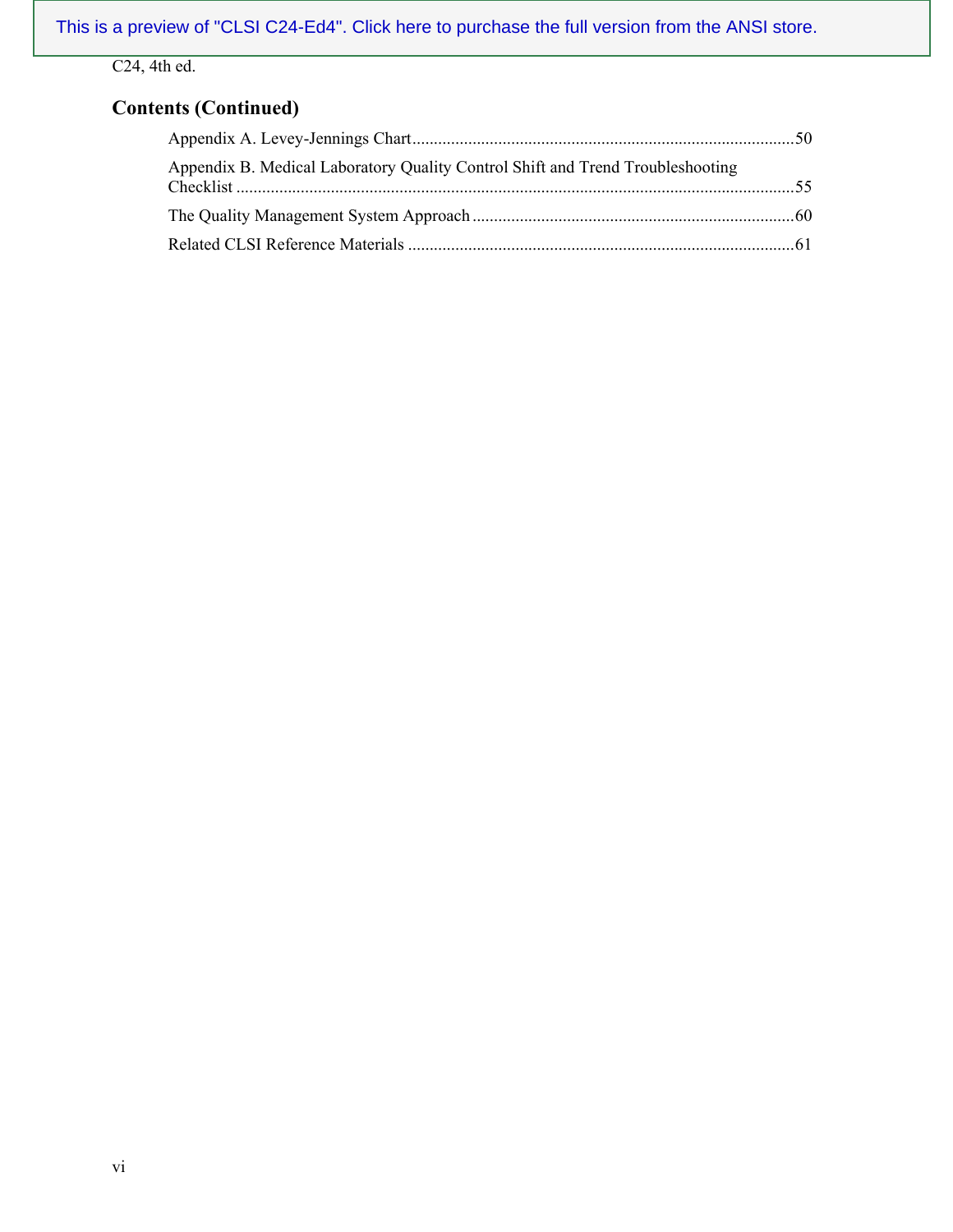## <span id="page-8-0"></span>**Foreword**

The medical laboratory community has used C24, now in its fourth edition, for more than 20 years. Today, statistical QC is still critically important to ensure the quality of the results of any laboratory measurement procedure. The almost universal applicability of statistical QC to quantitative measurement procedures provides laboratories with an essential quality management tool that can be used to monitor the effects of many instrument, reagent, environment, and operator variables on the outcome of a measurement process.

The laboratory director is generally responsible for the laboratory QC program. The definition of quality requirements for the tests being performed is particularly important because laboratory managers, supervisors, scientists, and quality specialists often use those quality requirements to select and validate appropriate measurement and control procedures. C24's approach provides medical laboratory scientists with practical guidance on how to satisfy recommendations by authorities and/or accreditation organizations.<sup>1</sup>

The concepts, approaches, and practices discussed in this guideline are interdependent and all should be carefully studied and considered when developing the specific QC strategy for any measurement procedure, system, or laboratory. C24 highlights the technical issues that need a careful scientific approach to designing, implementing, and assessing QC strategies in order for laboratories to achieve the quality requirements needed by the physicians and patients they serve.

#### **Overview of Changes**

This guideline replaces the previous edition of the approved guideline, C24-A3, published in 2006. The fourth edition maintains the focus on principles and approaches to laboratory QC design, implementation, and assessment that reflect the realities of the modern medical laboratory and its role within the health care enterprise. Several changes were made in this edition, including:

- The alignment of principles and definitions to be consistent with and to supplement the general patient risk model described in CLSI document EP23™<sup>2</sup>
- The introduction of additional performance measures useful for evaluating the performance characteristics of a QC strategy (see Chapter 5)
- Expanded guidance on setting target values and SDs for QC materials (see Subchapter 5.3)
- A greater focus on QC frequency and QC schedules as a critical part of a QC strategy (see Subchapter 5.5)
- A substantive chapter on recovering from an out-of-control condition (see Chapter 6), including sections on:
	- Responding to an out-of-control QC event
	- Responding to an out-of-control condition
	- Identifying and correcting reported erroneous patient results

**NOTE:** The content of this guideline is supported by the CLSI consensus process, and does not necessarily reflect the views of any single individual or organization.

#### **Key Words**

Patient risk, quality control, quality control plan, quality control rules, quality control strategy, quality requirements, Sigma metric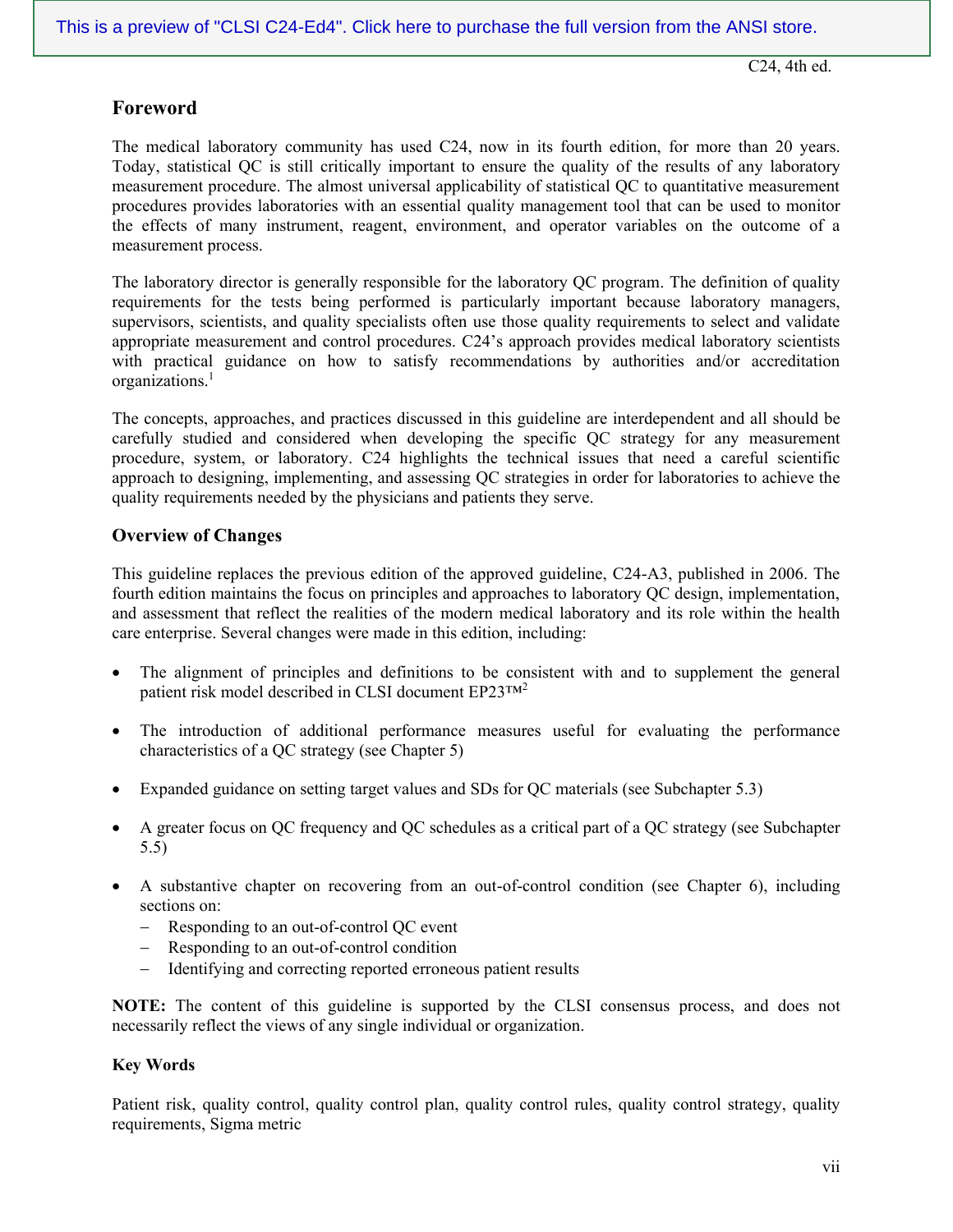[This is a preview of "CLSI C24-Ed4". Click here to purchase the full version from the ANSI store.](https://webstore.ansi.org/Standards/CLSI/CLSIC24Ed4?source=preview)

C24, 4th ed.